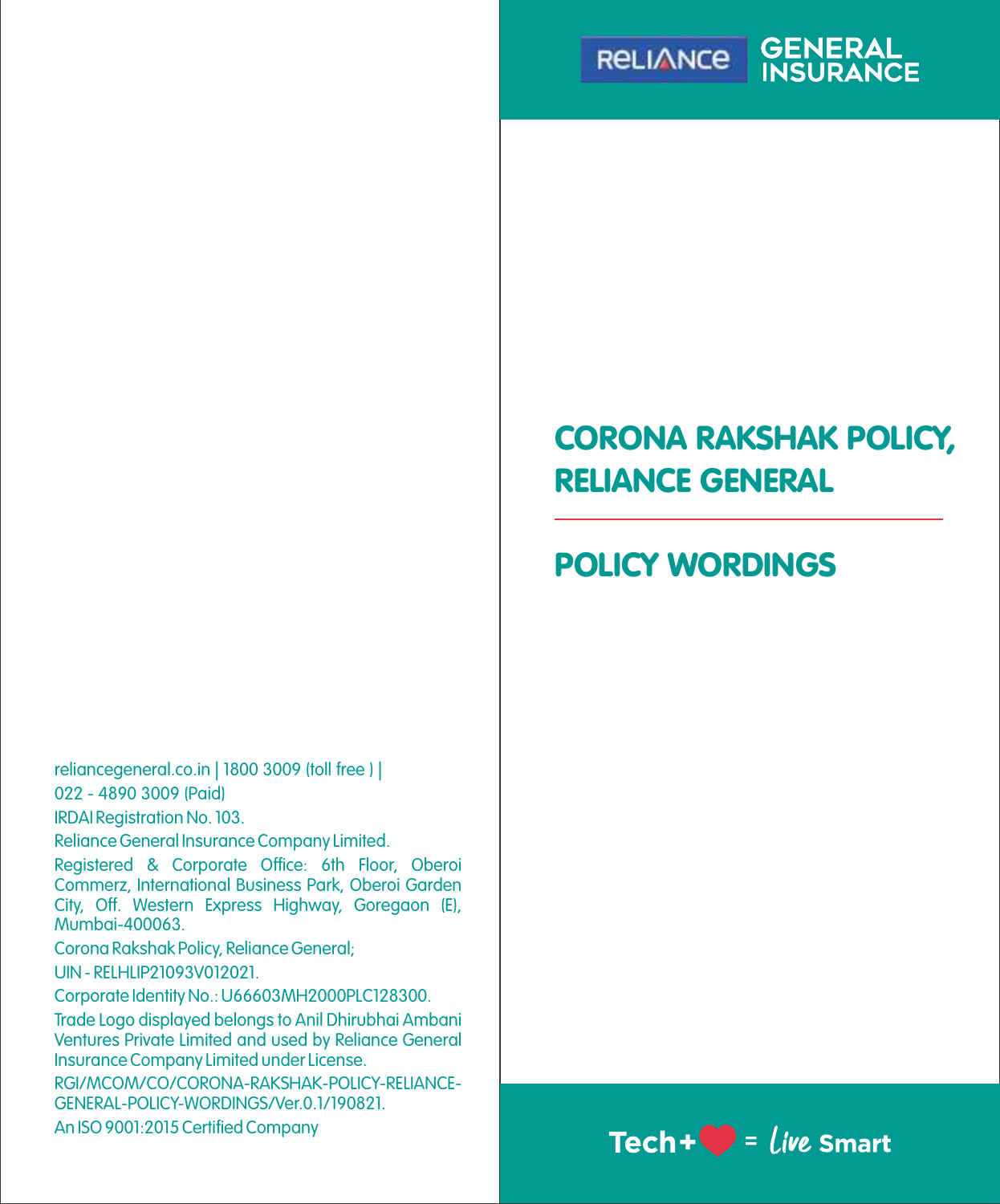## **1. PREAMBLE**

This Policy is a contract of insurance issued by Reliance General Insurance Company Limited (hereinafter called the ' Company ' ) to the proposer mentioned in the schedule (hereinafter called the 'Insured') to cover the person named in the schedule (hereinafter called the 'Insured Person'). The policy is based on the statements and declaration provided in the proposal form by the proposer and is subject to receipt of the requisite premium .

## **2. OPERATIVE CLAUSE**

If during the policy period the Insured Person is diagnosed with COVID and hospitalized for more than seventy-two hours following Medical Advice of a duly qualified Medical Practitioner as per the norms specified by Ministry of Health and Family Welfare , Government of India, the Company shall pay the agreed Sum Insured towards the Coverage mentioned in the Policy Schedule.

Provided further that, any amount payable under the policy shall be subject to the terms of coverage exclusions, conditions and definitions contained herein. Maximum liability of the Company under all such Claims during the Policy period shall be the Sum Insured opted and specified in the Schedule .

## **3. DEFINITIONS**

The terms defined below and at other junctures in the Policy have the meanings ascribed to them wherever they appear in this Policy and, where, the context so requires, references to the singular include references to the plural; references to the male includes the female and references to any statutory enactment includes subsequent changes to the same.

- 3.1 Age means age of the Insured person on last birthday as on date of commencement of the Policy.
- 3.2 Condition Precedent means a Policy term or condition upon which the Company's liability under the Policy is conditional upon.
- 3.3 COVID: For the purpose of this Policy, Corona virus Disease means COVID-19 as defined by the World Health Organization (WHO) and caused by the virus SARS-CoV2
- 3.4 Diagnosis means diagnosis by a registered Medical Practitioner, supported by clinical, radiological, histological, histo-pathological and laboratory evidence and also surgical evidence wherever applicable.
- 3.5 Disclosure to information norm: The policy shall be void and all premium paid thereon shall be forfeited to the Company in the event of misrepresentation, mis-description or non disclosure of any material fact by the policy holder.
- 3.6 Hospital means any institution established for in-patient care and day care treatment of disease/ injuries and which has been registered as a hospital with the local authorities under the Clinical Establishments

(Registration and Regulation) Act, 2010 or under the enactments specified under Schedule of Section 56(1) of the said Act, OR complies with all minimum criteria as under:

i. has qualified nursing staff under its employment round the clock;

- ii. has at least ten inpatient beds, in those towns having a population of less than ten lakhs and fifteen inpatient beds in all other places;
- iii. has qualified medical practitioner (s) in charge round the clock;
- iv. has a fully equipped operation theatre of its own where surgical procedures are carried out
- v. maintains daily records of patients and shall make these accessible to the Company ' s authorized personnel.
- vi. For the purpose of this policy any other set-up designated by the government as hospital for the treatment of Covid-19 shall also be considered as hospital.
- 3.7 Hospitalisation means admission in a hospital designated for COVID-19 treatment by Government , for a minimum period of seventy-two (72) consecutive 'In-patient care' hours.
- 3.8 In-Patient Care means treatment for which the insured person has to stay in a hospital continuously for more than 72 hours for treatment of COVID.
- 3.9 Insured Person means person(s) named in the schedule of the Policy.
- 3.10 Medical Advice means any consultation or advice from a Medical Practitioner including the issue of any prescription or follow up prescription.
- 3.11 Medical Practitioner means a person who holds a valid registration from the Medical Council of any state or Medical Council of India or Council for Indian Medicine or for Homeopathy set up by the Government of India or a State Government and is thereby entitled to practice medicine within its jurisdiction; and is acting within the scope and jurisdiction of the licence.
- 3.12 Network Provider means hospitals enlisted by insurer, TPA or jointly by an insurer and TPA to provide medical services to an insured by a cashless facility.
- 3.13 Non- Network Provider means any hospital that is not part of the network.
- 3.14 Notification of Claim means the process of intimating a claim to the Insurer or TPA through any of the recognized modes of communication.
- 3.15 Policy means these Policy wordings , the Policy Schedule and any applicable endorsements or extensions attaching to or forming part thereof. The Policy contains details of the extent of cover available to the Insured person, what is excluded from the cover and the terms & conditions on which the Policy is issued to the Insured person.
- 3.16 Policy period means period of three and half months (3 ½ months) , six and half months (6 ½ months) and nine and half months (9 ½ months) i.e .105 days , 195 days and 285 days respectively as specified in the policy schedule.
- 3.17 Policy Schedule means the Policy Schedule attached to and forming part of Policy.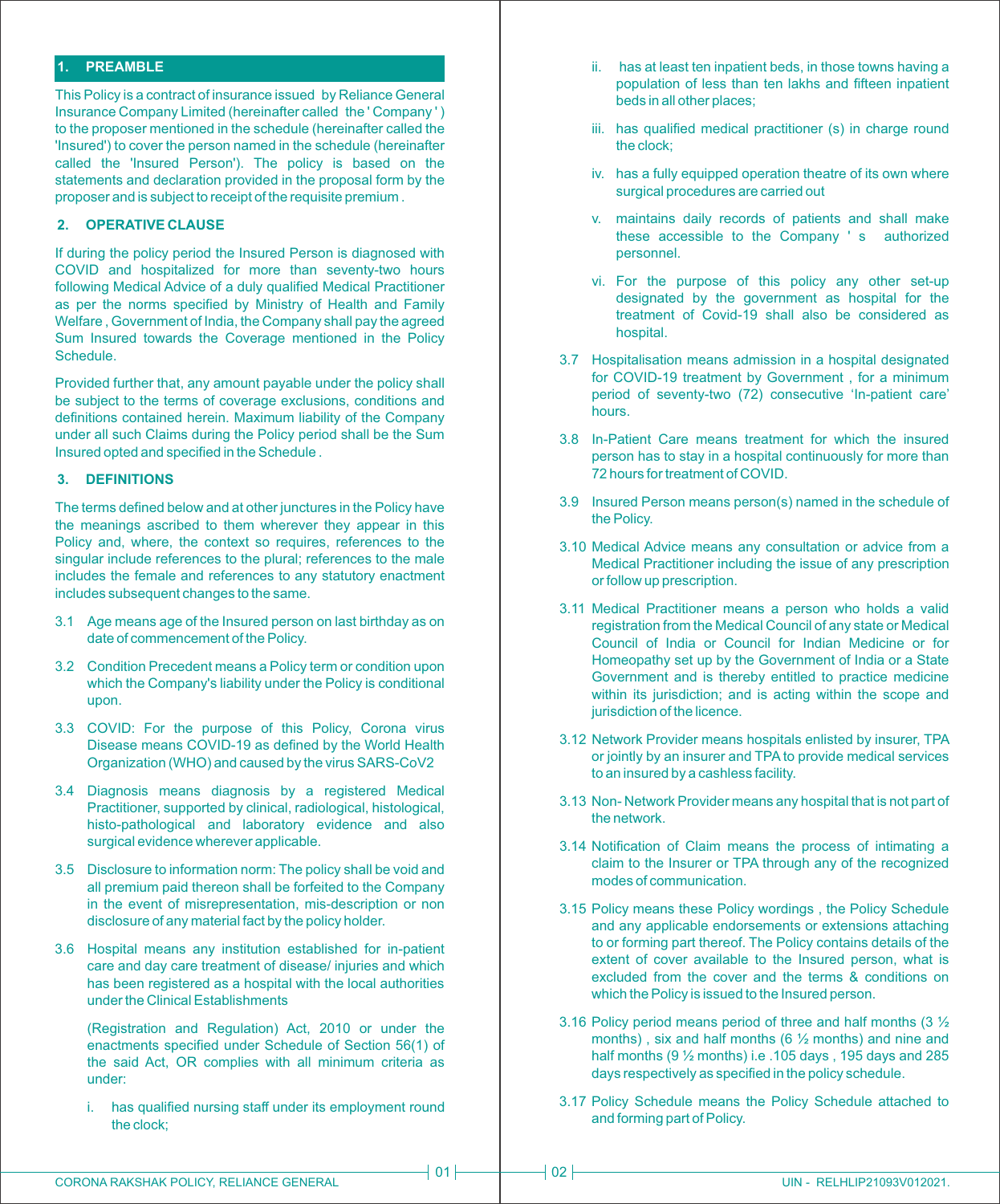- 3.18 Sum Insured means the pre-defined limit specified in the Policy Schedule. Sum Insured represents the maximum liability for any and all claims made under the Policy, in respect of that Insured Person during the Policy period
- 3.19 Third Party Administrator (TPA) means a Company registered with the Authority, and engaged by an insurer, for a fee or by whatever name called and as may be mentioned in the health services agreement, for providing health services.
- 3.20 Waiting Period means a period from the inception of this Policy during which specified disease is not covered. On completion of the period, specified disease shall be covered provided the Policy has been continuously renewed without any break.

## **4. COVERAGE**

The cover listed below is in-built Policy benefit and shall be available to all Insured Persons in accordance with the procedures set out in this Policy.

#### **4.1 COVID Cover**

Lump sum benefit equal to 100% of the Sum Insured shall be payable on positive diagnosis of COVID, requiring hospitalization for a minimum continuous period of 72 hours. The positive diagnosis of COVID shall be from a government authorized diagnostic centre.

Note:

- i. Payment will be made only on Hospitalisation for a minimum continuous period of 72 hours following positive diagnosis for COVID.
- ii. This is onetime benefit applicable for the entire tenure of the Policy and shall terminate upon payment of this benefit.

## **5. WAITING PERIOD**

The Company shall not be liable for any claim arising for COVID within 15 days from the first policy commencement date.

## **6. EXCLUSIONS**

The Company shall not be liable to make any payment under the policy, in respect of any expenses incurred in connection with or in respect of:

## **6.1 Investigation & Evaluation (Code- Excl04)**

- i. Expenses related to any admission primarily for diagnostics and evaluation purposes.
- ii. Any diagnostic expenses which are not related or not incidental to the current diagnosis and treatment
- 6.2 Any diagnosis which is not related and not incidental to COVID is not covered in this Policy
- 6.3 Testing done at a Diagnostic centre which is not authorized by the Government shall not be recognized under this Policy
- 6.4 Any claim with respect to COVID manifested prior to commencement date of this policy or during the waiting period

6.5 Cover under this Policy shall cease if the Insured Person travels to any country placed under travel restriction by the Government of India.

### **7. CLAIM PROCEDURE**

#### **7.1 Notification of claim:**

Upon the happening of the covered event, which may give rise to a claim under this policy, notice with full particulars shall be sent to the Company within 15 days from the date of occurrence of the event/ diagnosis of COVID.

### **7.2 Procedure:**

The insured person may submit the necessary documents to TPA (if applicable)/Company within the prescribed time limit as specified hereunder.

| SI.No | <b>Type of Claim</b> | <b>Prescribed Time limit</b>                                                                             |
|-------|----------------------|----------------------------------------------------------------------------------------------------------|
|       | <b>COVID Cover</b>   | Within thirty days of<br>date of discharge<br>from hospital<br>following positive<br>diagnosis for COVID |

## **7.3 Documents to be submitted:**

The claim is to be supported with the following documents and submitted within the prescribed time limit

| <b>Benefits</b>                   |       | <b>Claims Documents Required</b>                                                                                                                |
|-----------------------------------|-------|-------------------------------------------------------------------------------------------------------------------------------------------------|
| $\mathbf{1}$<br>Covid-19<br>Cover | 1.    | Duly filled and signed Claim Form                                                                                                               |
|                                   | ii.   | Copy of Insured Person's passport, if<br>available (All pages)                                                                                  |
|                                   | iii.  | Photo Identity proof of the patient (if<br>insured person does not own a<br>passport) Medical practitioner's<br>prescription advising admission |
|                                   | iv.   | Medical practitioner's prescription<br>advising admission                                                                                       |
|                                   | V.    | Discharge summary including complete<br>medical history of the patient along with<br>other details                                              |
|                                   | vi.   | Investigation reports including Insured<br>Person's Test Reports from Authorized<br>diagnostic centre for COVID.                                |
|                                   | vii.  | NEFT Details (to enable direct credit of<br>claim amount in bank account) and<br>cancelled cheque                                               |
|                                   | viii. | KYC (Identity proof with Address) of the<br>proposer, where claim liability is above<br>Rs I Lakh as per AML Guidelines                         |
|                                   | ix.   | Legal heir/succession certificate,<br>wherever applicable                                                                                       |
|                                   | x.    | Any other relevant document required<br>by Company/TPA for assessment of the<br>claim.                                                          |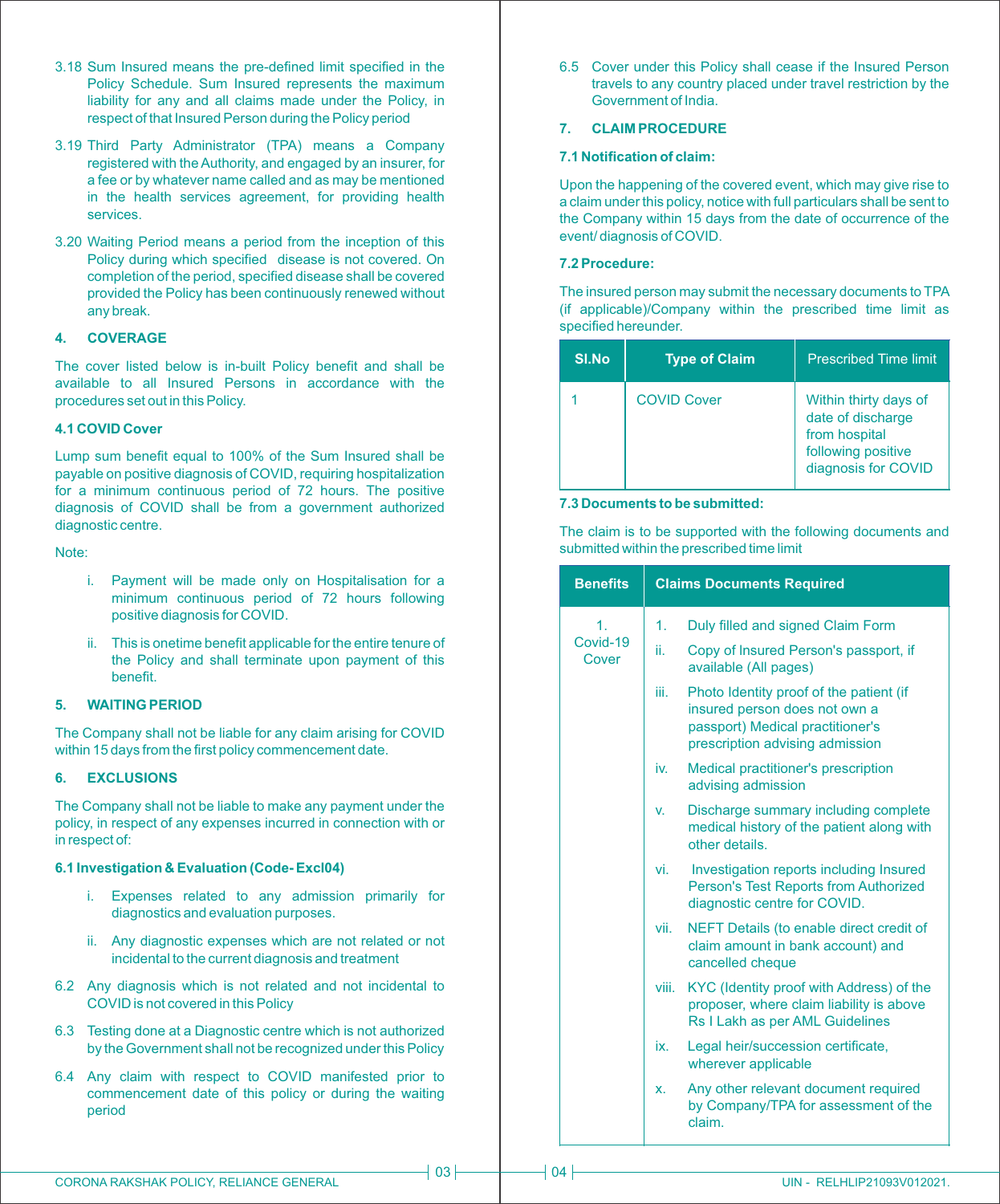## **Note:**

- 1. The company shall only accept bills/invoices/medical treatment related documents only in the Insured Person's name for whom the claim is submitted
- 2. In the event of a claim lodged under the Policy and the original documents having been submitted to any other insurer, the Company shall accept the copy of the documents and claim settlement advice, duly certified by the other insurer subject to satisfaction of the Company
- 3. Any delay in notification or submission may be condoned on merit where delay is proved to be for reasons beyond the control of the Insured Person

## **7.4 Claim Settlement (provision for Penal Interest)**

- i. The Company shall settle or reject a claim, as the case may be, within 30 days from the date of receipt of last necessary document.
- ii. In the case of delay in the payment of a claim, the Company shall be liable to pay interest from the date of receipt of last necessary document to the date of payment of claim at a rate 2% above the bank rate.
- iii. However, where the circumstances of a claim warrant an investigation in the opinion of the Company, it shall initiate and complete such investigation at the earliest in any case not later than 30 days from the date of receipt of last necessary document. In such cases, the Company shall settle the claim within 45 days from the date of receipt of last necessary document.
- iv. In case of delay beyond stipulated 45 days the company shall be liable to pay interest at a rate 2% above the bank rate from the date of receipt of last necessary document to the date of payment of claim.

## **7.5 Payment of Claim**

All claims under the policy shall be payable in Indian currency only. On payment of 100% of sum insured the policy will be terminated.

## **1. GENERALTERMS &CONDITIONS**

## **8.1. Disclosure of Information**

The Policy shall be void and all premium paid thereon shall be forfeited to the Company in the event of misrepresentation, misdescription or non-disclosure of any material fact by the policyholder.

#### **8.2. Condition Precedent to Admission of Liability**

The terms and conditions of the policy must be fulfilled by the insured person for the Company to make any payment for claim(s) arising under the policy.

#### **8.3. Material Change**

The Insured shall notify the Company in writing of any material change in the risk in relation to the declaration made in the proposal form or medical examination report and the Company may , adjust the scope of cover and / or premium, if necessary, accordingly.

## **8.4. Records to be Maintained**

The Insured Person shall keep an accurate record containing all relevant medical records and shall allow the Company or its representatives to inspect such records. The Policyholder or Insured Person shall furnish such information as the Company may require for settlement of any claim under the Policy, within reasonable time limit and within the time limit specified in the **Policy** 

## **8.5. Complete Discharge**

Any payment to the policyholder, insured person or his/ her nominees or his / her legal representative or assignee or to the Hospital, as the case may be, for any benefit under the policy shall be a valid discharge towards payment of claim by the Company to the extent of that amount for the particular claim.

#### **8.6. Notice & Communication**

- i. Any notice , direction , instruction or any other communication related to the Policy should be made in writing .
- ii. Such communication shall be sent to the address of the Company or through any other electronic modes specified in the Policy Schedule.
- iii. The Company shall communicate to the Insured at the address or through any other electronic mode mentioned in the schedule.

#### **8.7 Territorial Limit**

The company's liability to make any payment under the policy will be within India only .

## **8.8. Fraud**

If any claim made by the insured person, is in any respect fraudulent, or if any false statement, or declaration is made or used in support thereof , or if any fraudulent means or devices are used by the insured person or anyone acting on his /her behalf to obtain any benefit under this policy, all benefits under this policy shall be forfeited.

Any amount already paid against claims made under the policy which are found fraudulent later under this policy shall be repaid by all recipient(s)/ policyholder(s), who has made that particular claim, who shall be jointly and severally liable for such repayment.

For the purpose of this clause, the expression "fraud" means any of the following acts committed by the Insured Person or by his agent or the hospital/doctor/any other party, with intent to deceive the insurer or to induce the insurer to issue a insurance Policy:

- i. the suggestion, as a fact of that which is not true and which the Insured Person does not believe to be true;
- ii. the active concealment of a fact by the Insured Person having knowledge or belief of the fact;
- iii. any other act fitted to deceive; and
- iv. any such act or omission as the law specially declares to be fraudulent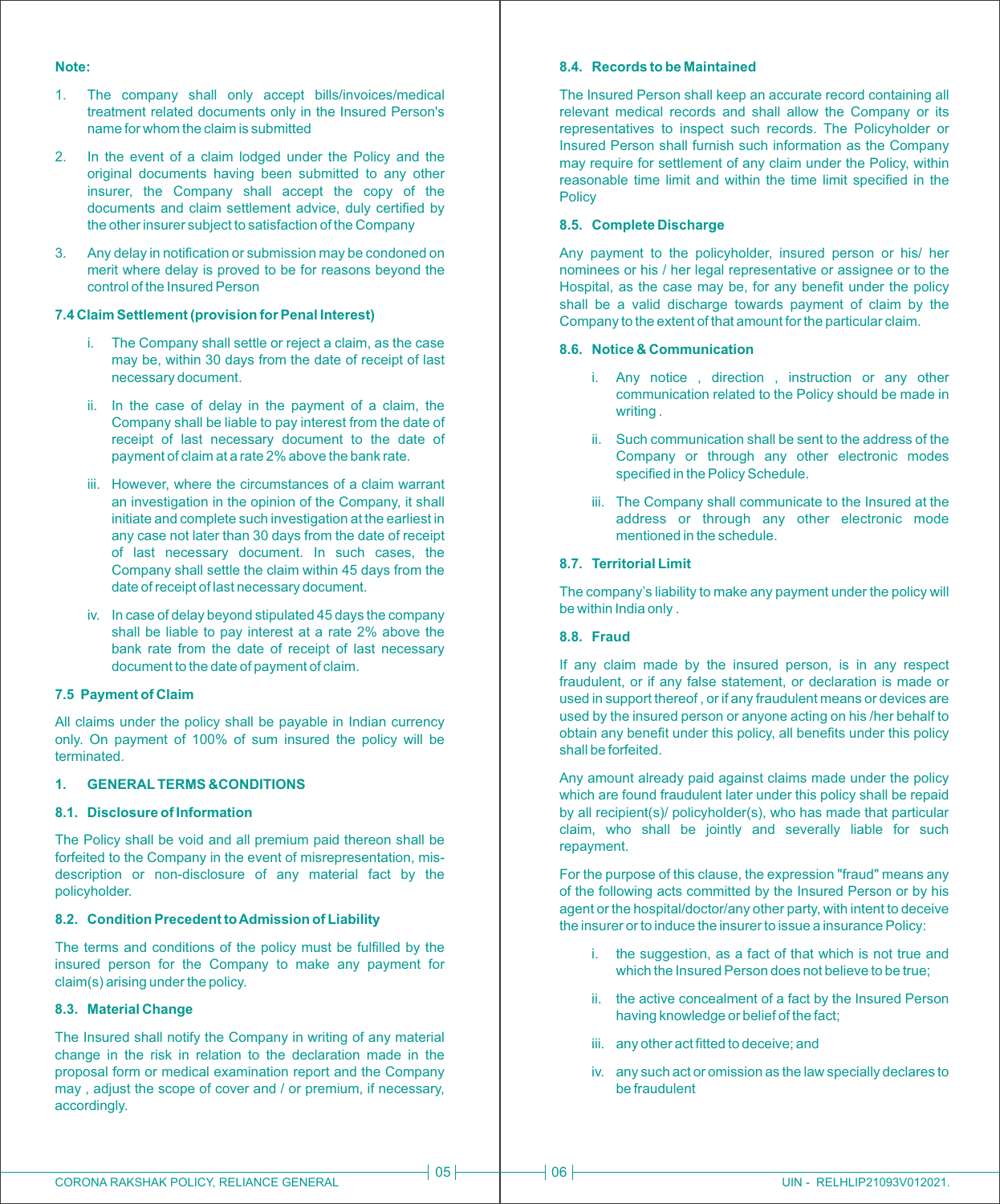The company shall not repudiate the policy on the ground of fraud, if the insured person / beneficiary can prove that the misstatement was true to the best of his knowledge and there was no deliberate intention to suppress the fact or that such misstatement of or suppression of material fact are within the knowledge of the insurer.

#### **8.9. Cancellation:**

The Company may cancel the Policy at any time on grounds of mis-representation, non-disclosure of material facts, fraud by the Insured Person, by giving 7 days' written notice. There would be no refund of premium on cancellation on grounds of misrepresentation, non-disclosure of material facts or fraud.

#### **8.10. Automatic termination:**

This policy shall terminate for the Insured immediately on the earlier of the following events irrespective of the expiry date mentioned in the policy schedule

- Upon the demise of the covered person.
- Upon payment of an admissible claim and settlement of 100% of Sum Insured specified in the Policy Schedule.

#### **8.11. Territorial Jurisdiction**

All disputes or differences under or in relation to the interpretation of the terms , conditions, validity, construct, limitations and/or exclusions contained in the Policy shall be determined by the Indian court and according to Indian law.

#### **8.12. Arbitration**

- i. If any dispute or difference shall arise as to the quantum to be paid by the Policy, (liability being otherwise admitted) such difference shall independently of all other questions, be referred to the decision of a sole arbitrator to be appointed in writing by the parties here to or if they cannot agree upon a single arbitrator within thi1ty days of any party invoking arbitration, the same shall be referred to a panel of three arbitrators, comprising two arbitrators, one to be appointed by each of the parties to the dispute/difference and the third arbitrator to be appointed by such two arbitrators and arbitration shall be conducted under and in accordance with the provisions of the Arbitration and Conciliation Act 1996, as amended by Arbitration and Conciliation (Amendment) Act, 2015 (No. 3 of 2016).
- ii. It is clearly agreed and understood that no difference or dispute shall be preferable to arbitration as herein before provided, if the Company has disputed or not accepted liability under or in respect of the policy.
- iii. It is hereby expressly stipulated and declared that it shall be a condition precedent to any right of action or suit upon the policy that award by such arbitrator/arbitrators of the amount of expenses shall be first obtained.

#### **8.13. Endorsements (Changes in Policy)**

This policy constitutes the complete contract of insurance. This Policy cannot be modified by anyone (including an insurance agent or broker) except the company. Any change made by the company shall be evidenced by a written endorsement signed and stamped.

#### **8.14. Terms and conditions of the Policy**

The terms and conditions contained herein and in the Policy Schedule shall be deemed to form part of the Policy and shall be read together as one document.

#### **8.15. Nomination**

The policyholder is required at the inception of the policy to make a nomination for the purpose of payment of claims under the policy in the event of death of the policyholder. Any change of nomination shall be communicated to the company in writing and such change shall be effective only when an endorsement on the policy is made. In the event of death of the policyholder, the Company will pay the nominee {as named in the Policy Schedule/Policy Certificate /Endorsement (if any)} and in case there is no subsisting nominee, to the legal heirs or legal representatives of the Policyholder whose discharge shall be treated as full and final discharge of its liability under the Policy.

## **9. REDRESSALOF GRIEVANCE**

In case of any grievance the insured person may contact the company through

Website: www.reliancegeneral.co.in

Toll free: 1800-3009

E-mail : rgicl.services@relianceada.com

Fax : +912233034662

Dedicated Senior Citizen helpline: 022-33834185 (paid line)

Courier: Any branch office, the correspondence address, during normal business hours.

Write to us at: Reliance General Insurance, Winway Building 2nd & 3rd Floor, 11/12 Block No-4, Old No-67, South Tukoganj Indore(M.P) -4520015)

Insured person may also approach the grievance cell at any of the company's branches with the details of grievance.

If Insured person is not satisfied with the redressal of grievance through one of the above methods, insured person may contact the grievance officer at rgicl.headgrievances@relianceada.com

For updated details of grievance officer, kindly refer the link https://www.reliancegeneral.co.in/Insurance/About-Us/Grievance-Redressal.aspx

Grievance may also be lodged at IRDAI Integrated Grievance Management System - https: // igms.irda.gov. in/

Insurance Ombudsman -If lnsured person is not satisfied with the redressal of grievance through above methods, the insured person may also approach the office of Insurance Ombudsman of the respective area/region for redressal of grievance. The contact details of the Insurance Ombudsman offices have been provided as Annexure-A.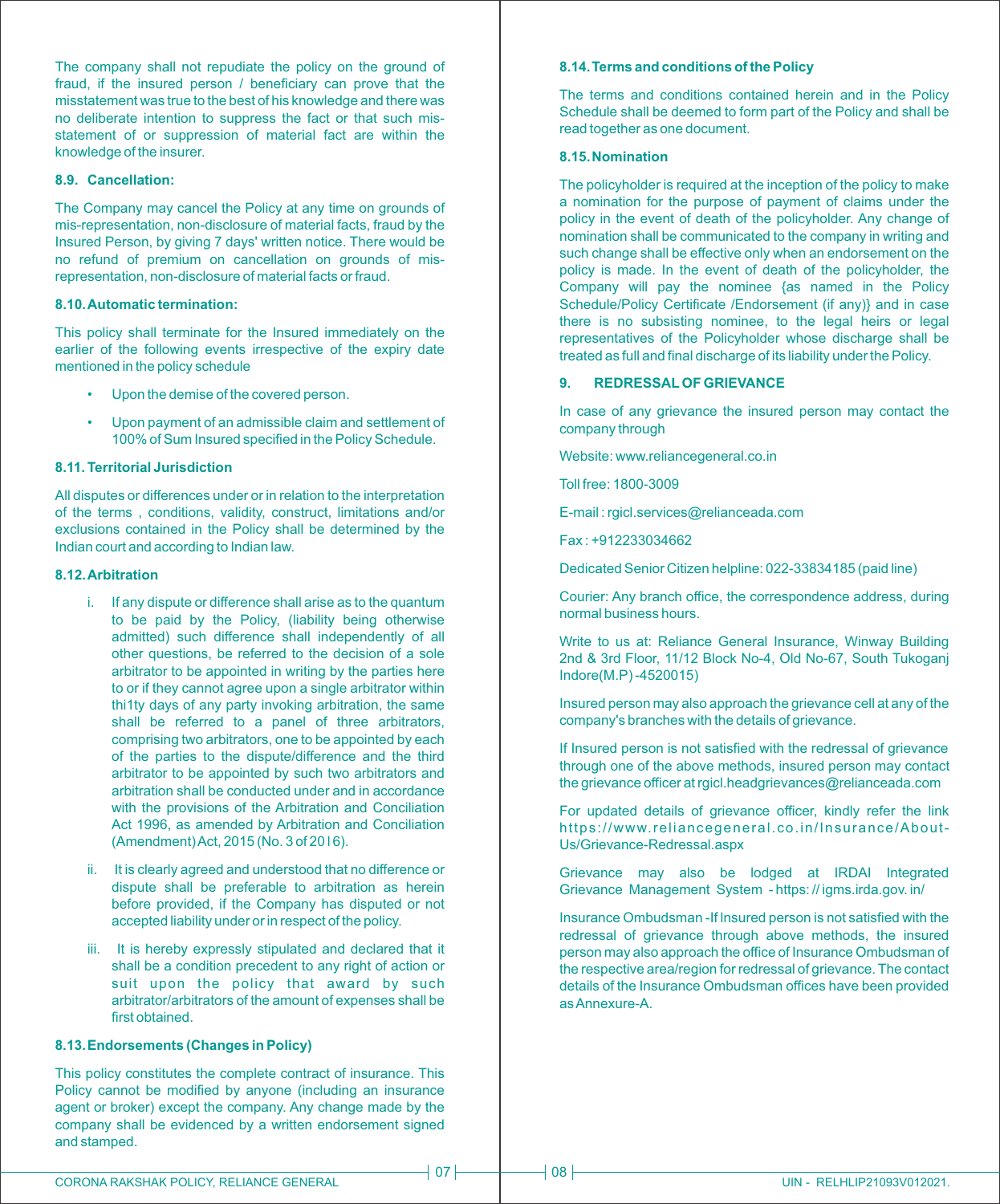# **10. TABLE OF BENEFITS**

| <b>Name</b>                    | Corona Rakshak Policy, Reliance General                                                                                                                                                                                                                                             |
|--------------------------------|-------------------------------------------------------------------------------------------------------------------------------------------------------------------------------------------------------------------------------------------------------------------------------------|
| <b>Product</b><br><b>Type</b>  | Individual                                                                                                                                                                                                                                                                          |
| <b>Category</b><br>of Cover    | <b>Benefit based</b>                                                                                                                                                                                                                                                                |
| Sum<br>insured                 | Rs 50,000/- (Fifty Thousand) to 2,50,000<br>(Two and half Lakh) (in the multiples of fifty<br>thousand)                                                                                                                                                                             |
| <b>Policy</b><br><b>Period</b> | Three and half months $(3 \frac{1}{2}$ months), six and<br>half months (6 $\frac{1}{2}$ months) and nine and half<br>months $(9 \frac{1}{2}$ months) i.e. 105 days, 195 days<br>and 285 days respectively                                                                           |
| <b>Eligibility</b>             | Policy can be availed by persons between<br>the age of 18 years and 65 years. Proposer<br>with higher age can obtain policy for adult<br>members of the family, without covering self.                                                                                              |
| <b>Coverage</b>                | <b>COVID Cover</b>                                                                                                                                                                                                                                                                  |
|                                | Lump sum benefit equal to 100% of the Sum<br>Insured shall be payable on positive<br>diagnosis of COVID, requiring hospitalization<br>for a minimum continuous period of 72<br>hours. The positive diagnosis of COVID shall<br>be from a government authorized diagnostic<br>centre |

# **11. Annexure-A**

The contact details of the Insurance Ombudsman offices are as below:

| <b>Ombudsman Office</b>                                                                         |                                                                                                                                                                                                                                                                                                     |  |
|-------------------------------------------------------------------------------------------------|-----------------------------------------------------------------------------------------------------------------------------------------------------------------------------------------------------------------------------------------------------------------------------------------------------|--|
|                                                                                                 |                                                                                                                                                                                                                                                                                                     |  |
| <b>Jurisdiction</b>                                                                             | <b>Office Address</b>                                                                                                                                                                                                                                                                               |  |
| Gujarat,<br>Dadra & Nagar<br>Haveli.<br>Daman and<br>Diu.                                       | <b>AHMEDABAD - Shri Kuldip Singh</b><br>Office of the Insurance Ombudsman,<br>Jeevan Prakash Building, 6th floor,<br>Tilak Marg, Relief Road,<br>Ahmedabad - 380 001.<br>Tel.: 079 - 25501201/02/05/06<br>Email: bimalokpal.ahmedabad@ecoi.co.in                                                    |  |
| Karnataka                                                                                       | <b>BENGALURU - Smt. Neerja Shah</b><br>Office of the Insurance<br>Ombudsman, Jeevan Soudha Building, PID<br>No. 57-27-N-19Ground Floor, 19/19, 24th<br>Main Road, JP Nagar, Ist Phase,<br>Bengaluru - 560 078.<br>Tel.: 080 - 26652048 / 26652049<br>Email: bimalokpal.bengaluru@ecoi.co.in         |  |
| Madhya<br><b>Pradesh</b><br>Chattisgarh                                                         | <b>BHOPAL - Shri Guru Saran Shrivastava</b><br>Office of the Insurance Ombudsman,<br>Janak Vihar Complex, 2nd Floor,<br>6, Malviya Nagar, Opp. Airtel Office,<br>Near New Market, Bhopal - 462 003.<br>Tel.: 0755 - 2769201 / 2769202<br>Fax: 0755 - 2769203<br>Email: bimalokpal.bhopal@ecoi.co.in |  |
| Orissa                                                                                          | <b>BHUBANESHWAR-</b><br><b>Shri Suresh Chandra Panda</b><br>Office of the Insurance Ombudsman,<br>62, Forest park,<br>Bhubneshwar - 751 009.<br>Tel.: 0674 - 2596461 /2596455<br>Fax: 0674 - 2596429<br>Email: bimalokpal.bhubaneswar@ecoi.co.i<br>'n                                               |  |
| Punjab,<br>Haryana,<br><b>Himachal</b><br>Pradesh.<br>Jammu<br>&Kashmir,<br>Chandigarh          | <b>CHANDIGARH -</b><br>Dr. Dinesh Kumar Verma<br>Office of the Insurance Ombudsman.<br>S.C.O. No. 101, 102 & 103, 2nd Floor,<br>Batra Building, Sector 17 - D,<br>Chandigarh - 160 017.<br>Tel.: 0172 - 2706196 / 2706468<br>Fax: 0172 - 2708274<br>Email: bimalokpal.chandigarh@ecoi.co.in         |  |
| Tamil Nadu,<br>Pondicherry<br><b>Town and</b><br>Karaikal (which<br>are part of<br>Pondicherry) | <b>CHENNAI - Shri M. Vasantha Krishna</b><br>Office of the Insurance Ombudsman,<br>Fatima Akhtar Court, 4th Floor, 453,<br>Anna Salai, Teynampet,<br>CHENNAI - 600 018.<br>Tel.: 044 - 24333668 / 24335284<br>Fax: 044 - 24333664<br>Email: bimalokpal.chennai@ecoi.co.in                           |  |